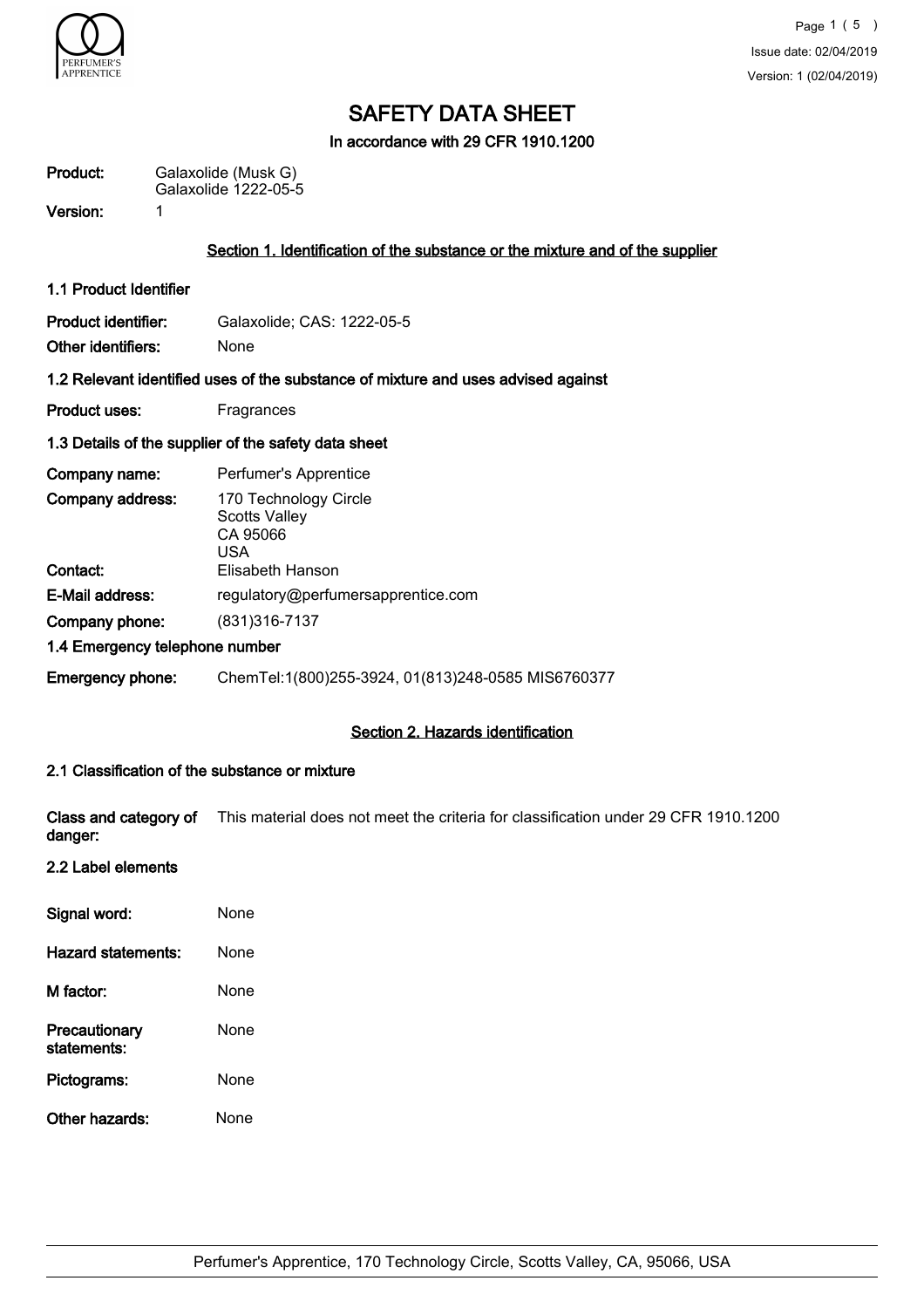

In accordance with 29 CFR 1910.1200

| Product:   | Galaxolide (Musk G)<br>Galaxolide 1222-05-5 |
|------------|---------------------------------------------|
| . <i>.</i> |                                             |

Version: 1

## Section 3. Composition / information on ingredients

3.1 Substances

Product identifier: Galaxolide; CAS: 1222-05-5

## Section 4. First-aid measures

#### 4.1 Description of first aid measures

| Inhalation:    | Remove from exposure site to fresh air, keep at rest, and obtain medical attention.                            |
|----------------|----------------------------------------------------------------------------------------------------------------|
| Eye exposure:  | Flush immediately with water for at least 15 minutes. Contact physician if symptoms persist.                   |
| Skin exposure: | Remove contaminated clothes. Wash thoroughly with soap and water. Contact physician if<br>irritation persists. |
| Ingestion:     | Rinse mouth with water and obtain medical attention.                                                           |

#### 4.2 Most important symptoms and effects, both acute and delayed

None expected, see Section 4.1 for further information.

## 4.3 Indication of any immediate medical attention and special treatment needed

None expected, see Section 4.1 for further information.

#### SECTION 5: Firefighting measures

#### 5.1 Extinguishing media

Suitable media: Carbon dioxide, Dry chemical, Foam.

#### 5.2 Special hazards arising from the substance or mixture

In case of fire, may be liberated: Carbon monoxide, Unidentified organic compounds.

#### 5.3 Advice for fire fighters:

In case of insufficient ventilation, wear suitable respiratory equipment.

## Section 6. Accidental release measures

## 6.1 Personal precautions, protective equipment and emergency procedures:

Avoid inhalation. Avoid contact with skin and eyes. See protective measures under Section 7 and 8.

## 6.2 Environmental precautions:

Keep away from drains, surface and ground water, and soil.

## 6.3 Methods and material for containment and cleaning up:

Remove ignition sources. Provide adequate ventilation. Avoid excessive inhalation of vapours. Contain spillage immediately by use of sand or inert powder. Dispose of according to local regulations.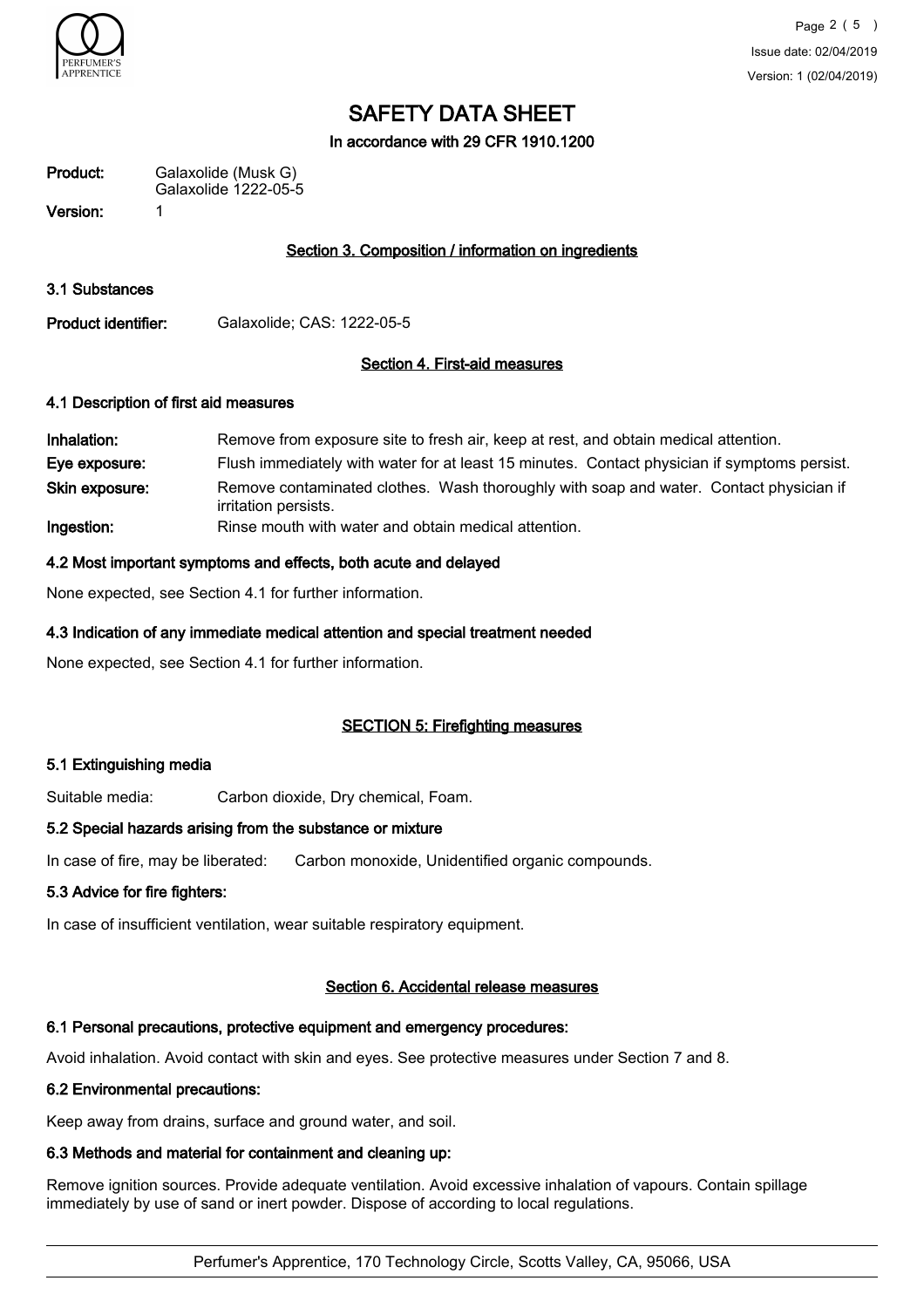

In accordance with 29 CFR 1910.1200

Galaxolide (Musk G) Galaxolide 1222-05-5 Product:

Version: 1

## 6.4 Reference to other sections:

Also refer to sections 8 and 13.

## Section 7. Handling and storage

#### 7.1 Precautions for safe handling:

Keep away from heat, sparks, open flames and hot surfaces. - No smoking. Use personal protective equipment as required. Use in accordance with good manufacturing and industrial hygiene practices. Use in areas with adequate ventilation Do not eat, drink or smoke when using this product.

## 7.2 Conditions for safe storage, including any incompatibilities:

Store in a well-ventilated place. Keep container tightly closed. Keep cool. Ground/bond container and receiving equipment. Use explosion-proof electrical, ventilating and lighting equipment. Use only non-sparking tools. Take precautionary measures against static discharge.

## 7.3 Specific end use(s):

Fragrances: Use in accordance with good manufacturing and industrial hygiene practices.

## Section 8. Exposure controls/personal protection

#### 8.1 Control parameters

Workplace exposure limits: Not Applicable

#### 8.2 Exposure Controls

#### Eye / Skin Protection

Wear protective gloves/eye protection/face protection

## Respiratory Protection

Under normal conditions of use and where adequate ventilation is available to prevent build up of excessive vapour, this material should not require special engineering controls. However, in conditions of high or prolonged use, or high temperature or other conditions which increase exposure, the following engineering controls can be used to minimise exposure to personnel: a) Increase ventilation of the area with local exhaust ventilation. b) Personnel can use an approved, appropriately fitted respirator with organic vapour cartridge or canisters and particulate filters. c) Use closed systems for transferring and processing this material.

Also refer to Sections 2 and 7.

#### Section 9. Physical and chemical properties

## 9.1 Information on basic physical and chemical properties

| Appearance:                    | Not determined   |
|--------------------------------|------------------|
| Odour:                         | Not determined   |
| pH:                            | Not determined   |
| Initial boiling point / range: | Not determined   |
| Flash point:                   | 144 $^{\circ}$ C |
|                                |                  |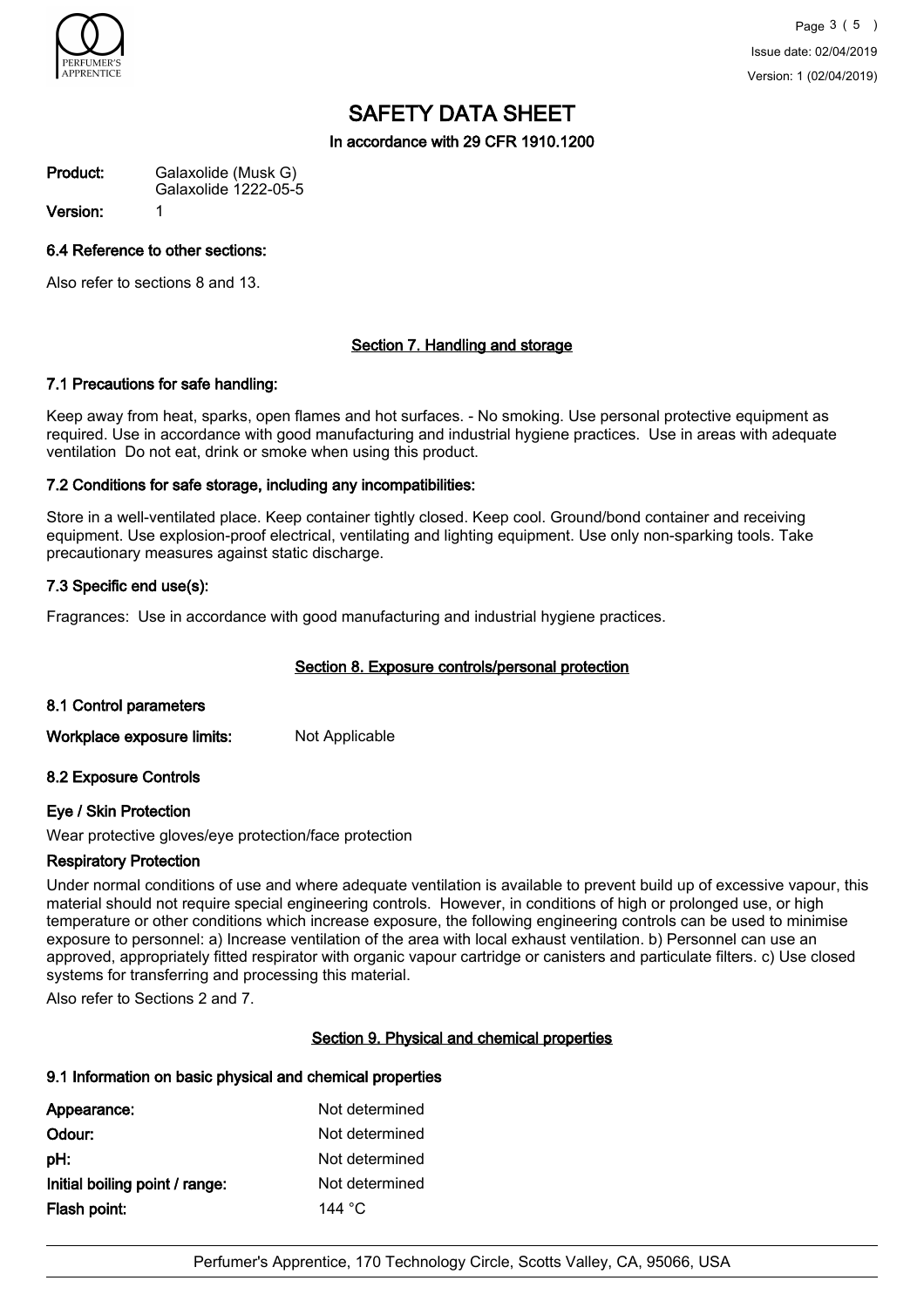

Page 4 ( 5 ) Issue date: 02/04/2019 Version: 1 (02/04/2019)

# SAFETY DATA SHEET

In accordance with 29 CFR 1910.1200

| Product:          | Galaxolide (Musk G)<br>Galaxolide 1222-05-5 |                |
|-------------------|---------------------------------------------|----------------|
| Version:          |                                             |                |
| Vapour pressure:  |                                             | Not determined |
| Relative densitv: |                                             | Not determined |

| 9.2 Other information: | None available        |
|------------------------|-----------------------|
| Solubility(ies):       | Not determined        |
| Relative density:      | Not determined        |
| vapour pressure:       | <u>Not determined</u> |

## Section 10. Stability and reactivity

## 10.1 Reactivity:

Presents no significant reactivity hazard, by itself or in contact with water.

#### 10.2 Chemical stability:

Good stability under normal storage conditions.

## 10.3 Possibility of hazardous reactions:

Not expected under normal conditions of use.

#### 10.4 Conditions to avoid:

Avoid extreme heat.

10.5 Incompatible materials:

Avoid contact with strong acids, alkalis or oxidising agents.

## 10.6 Hazardous decomposition products:

Not expected.

#### Section 11. Toxicological information

#### 11.1 Information on toxicological effects

This material does not meet the criteria for classification for health hazards under 29 CFR 1910.1200

| Assumed Toxicity Value (LD50 or ATE) for Acute Oral Toxicity:       | Not Applicable |
|---------------------------------------------------------------------|----------------|
| Assumed Toxicity Value (LD50 or ATE) for Acute Dermal Toxicity:     | Not Applicable |
| Assumed Toxicity Value (LC50 or ATE) for Acute Inhalation Toxicity: | Not Available  |
| <b>Inhalation Route:</b>                                            | Not Available  |

Refer to Section 2 for additional information.

## Section 12. Ecological information

## 12.1 Toxicity:

Very toxic to aquatic life with long lasting effects.

12.2 Persistence and degradability: Not available

12.3 Bioaccumulative potential: Not available